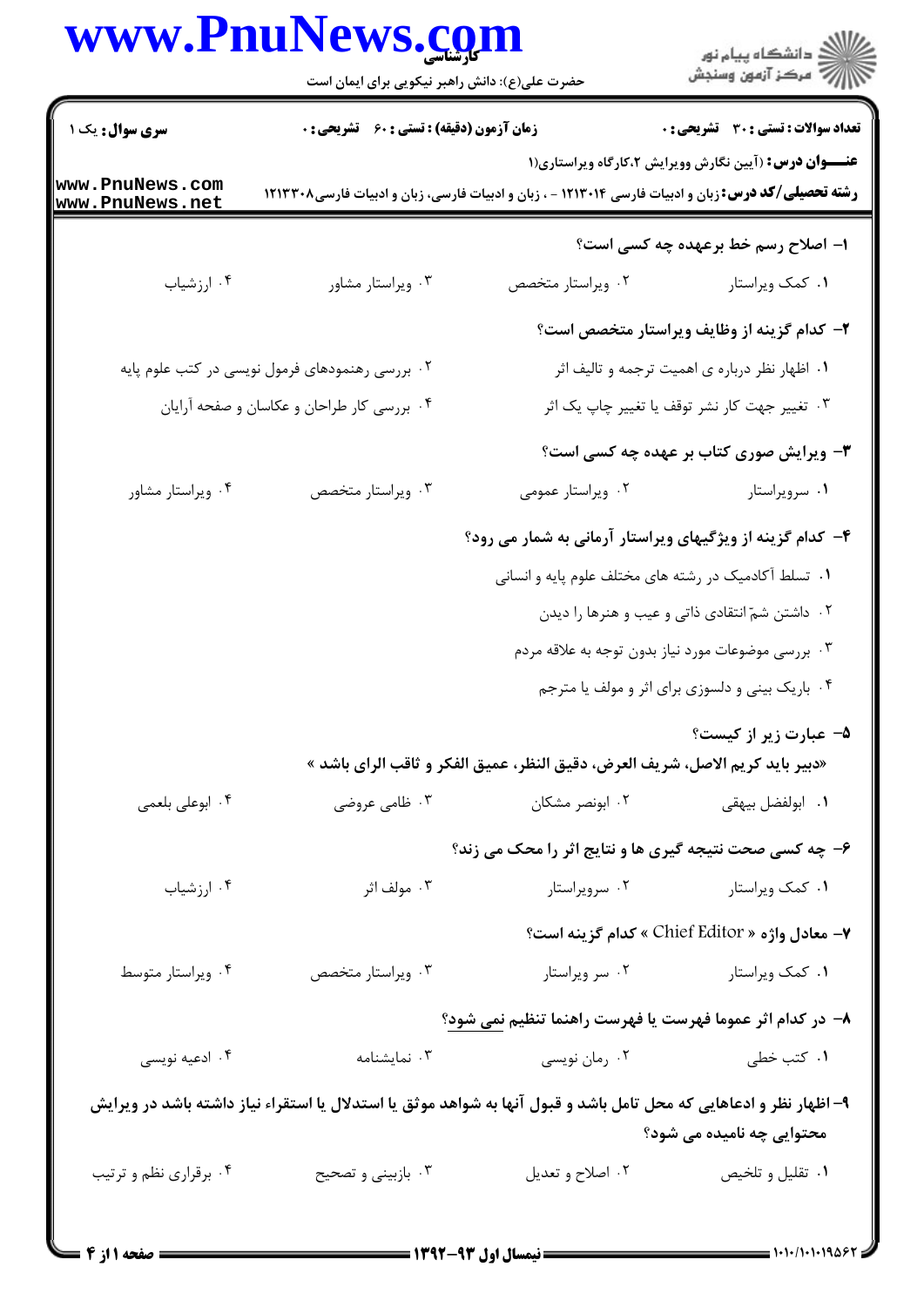|                                    | حضرت علی(ع): دانش راهبر نیکویی برای ایمان است                                                                |                                                                                     | ر<br>دانشڪاه پيام نور)<br>اڳ مرڪز آزمون وسنڊش                 |
|------------------------------------|--------------------------------------------------------------------------------------------------------------|-------------------------------------------------------------------------------------|---------------------------------------------------------------|
| <b>سری سوال : ۱ یک</b>             | <b>زمان آزمون (دقیقه) : تستی : 60 ٪ تشریحی : 0</b>                                                           |                                                                                     | <b>تعداد سوالات : تستی : 30 ٪ تشریحی : 0</b>                  |
| www.PnuNews.com<br>www.PnuNews.net | <b>رشته تحصیلی/کد درس:</b> زبان و ادبیات فارسی ۱۲۱۳۰۱۴ - ، زبان و ادبیات فارسی، زبان و ادبیات فارسی۱۲۱۳۲۰۸   |                                                                                     | <b>عنـــوان درس:</b> آیین نگارش وویرایش ۲،کارگاه ویراستاری(۱) |
|                                    | ∙۱- در کدام نوع نوشته، جملات کوتاه است و شواهد و تمثیل و قیاسهای کلامی در آن زیاد است؟                       |                                                                                     |                                                               |
| ۰۴ رمان                            | ۰۳ فرهنگ نامه                                                                                                | ۰۲ روزنامه                                                                          | ٠١. دانشنامه                                                  |
|                                    | 11- توضیح موارد مبهم و استخراج کاربردهای قاموسی و دستوری مهجور و نادر از وظایف کدام ویراستار به شمار می رود؟ |                                                                                     |                                                               |
|                                    | ۰۲ ویراستار روزنامه ها                                                                                       |                                                                                     | ۰۱ ویراستار آثار ترجمه                                        |
|                                    | ۰۴ ویراستار آثار تصحیحی                                                                                      |                                                                                     | ۰۳ ویراستار کتب تالیفی                                        |
|                                    |                                                                                                              |                                                                                     | <b>۱۲- در کدام اثر ذکر منابع ضروری است</b> ؟                  |
| ۰۴ روزنامه                         | ۰۳ تحقیقی                                                                                                    | ۰۲ داستانی                                                                          | ۰۱ درسی                                                       |
|                                    | ۱۳– در ویرایش فنی اگر بخواهیم کلمه ای را تغییر دهیم بهتر است چگونه عمل کنیم؟                                 |                                                                                     |                                                               |
|                                    | ١. با لاک غلط گیر پاک می کنیم و درست آن را در جای سفید می نویسیم.                                            |                                                                                     |                                                               |
|                                    | ۲. کلمه را خط می زنیم و شکل درست آن را در بالای کلمه می نویسیم.                                              |                                                                                     |                                                               |
|                                    |                                                                                                              | ۰۳ با نوشتن عددی در بالای کلمه شکل درست آن را در زیر نویس می نویسیم.                |                                                               |
|                                    |                                                                                                              | ۰۴ دور آن کلمه را خط می کشیم و شکل اصلاح شده را در بالای آن می نویسیم.              |                                                               |
|                                    | ۱۴- مرحله ای که اثر از نظر نکات دستوری و کنترل ارجاعات و رسم خط، بازبینی و اصلاح می شود چه نامیده می شود ؟   |                                                                                     |                                                               |
| ۰۴ رو ویرایش                       | ۰۳ سطر خوانی                                                                                                 | ۰۲ نسخه پردازی                                                                      | ۰۱ نمونه خوانی                                                |
|                                    |                                                                                                              | ۱۵– حد اقل صفحات کتاب بدون در نظر گرفتن جلد چند صفحه است؟                           |                                                               |
| 15.7                               | $Y \cdot \cdot \cdot$                                                                                        | $1 \cdot \cdot \cdot \cdot$                                                         | 49.1                                                          |
|                                    |                                                                                                              |                                                                                     | ۱۶-۔ صفحه سر لوحه چیست؟                                       |
|                                    |                                                                                                              | ۰۱ گفتاری کوتاه و براعت استهلال گونه که به نحوی به مضمون متن مربوط می شود.          |                                                               |
|                                    |                                                                                                              | ۲. اطلاعات نامپایه ای شامل نام کامل ناشر تاریخ چاپ و جزییات مشابه در آن چاپ می شود. |                                                               |
|                                    |                                                                                                              | ۰۳ صفحه ای که درآن نام مولف یا مولفان و مشخصات کتاب و ناشر نوشته می شود.            |                                                               |
|                                    |                                                                                                              | ۰۴ صفحه عنوان كوتاه كه قبل از صفحه عنوان اصلى با پشت سفيد قرار مى گيرد.             |                                                               |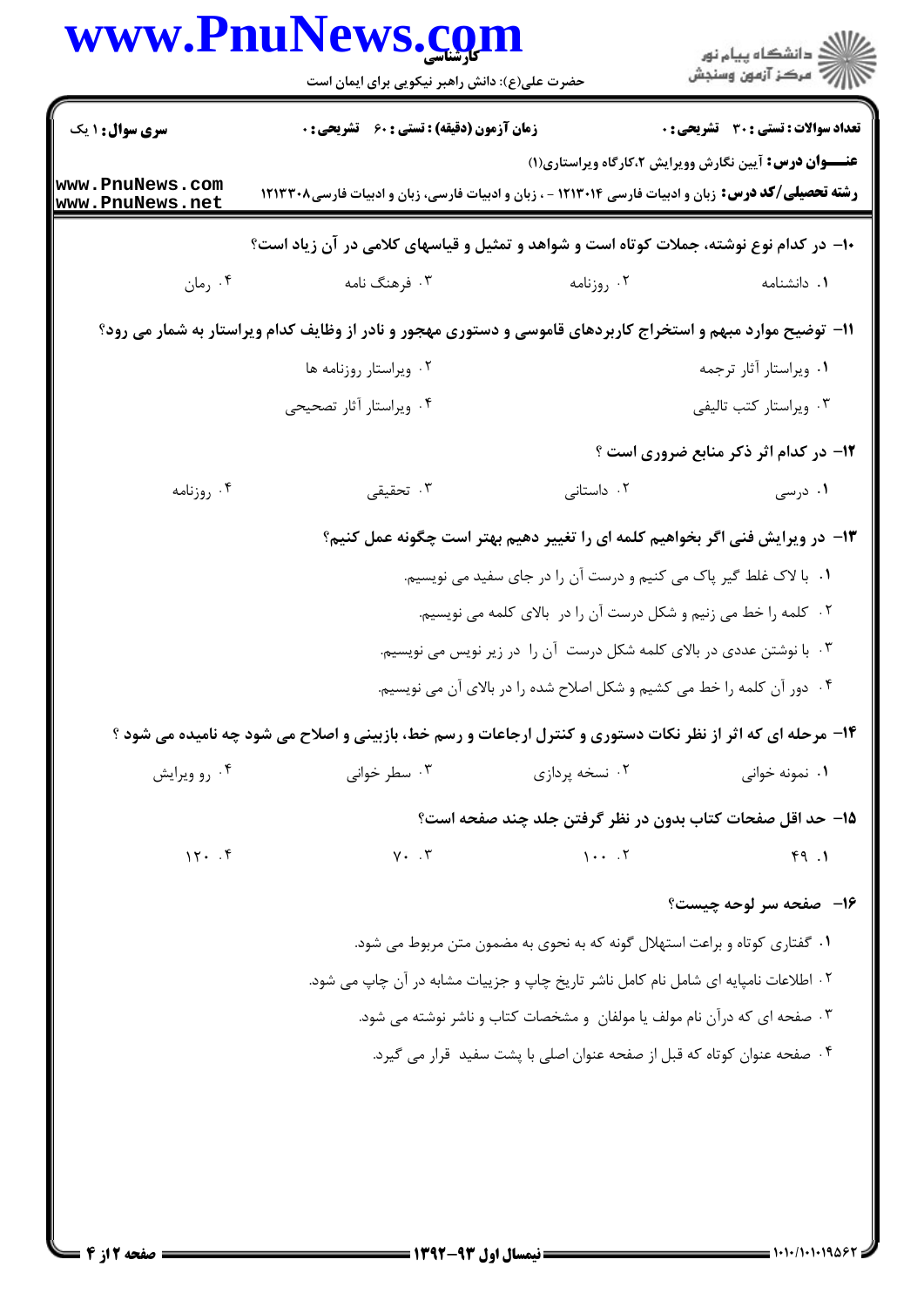## www.PnuNews.com

|                                                   | www.PnuNews.com<br>حضرت علی(ع): دانش راهبر نیکویی برای ایمان است                                           |                                                                                      | ڪ دانشڪاه پيام نور<br><mark>ر</mark> ⊽ مرڪز آزمون وسنڊش       |
|---------------------------------------------------|------------------------------------------------------------------------------------------------------------|--------------------------------------------------------------------------------------|---------------------------------------------------------------|
| <b>سری سوال : ۱ یک</b>                            | <b>زمان آزمون (دقیقه) : تستی : 60 ٪ تشریحی : 0</b>                                                         |                                                                                      | تعداد سوالات : تستي : 30 ٪ تشريحي : 0                         |
| www.PnuNews.com<br>www.PnuNews.net                | <b>رشته تحصیلی/کد درس:</b> زبان و ادبیات فارسی ۱۲۱۳۰۱۴ - ، زبان و ادبیات فارسی، زبان و ادبیات فارسی۱۲۱۳۳۰۸ |                                                                                      | <b>عنـــوان درس:</b> آیین نگارش وویرایش ۲،کارگاه ویراستاری(۱) |
|                                                   |                                                                                                            |                                                                                      | IY− تقريظ چيست؟                                               |
|                                                   |                                                                                                            | <mark>۱</mark> . فهرست مطالب که در آخر کتاب با اعلام با فهرست الفبایی چاپ شده باشد.  |                                                               |
|                                                   | ۲ . اطلاعاتی درباره چگونگی نوشتن و تهیه کتاب و مقالات معتبر ارائه می دهد.                                  |                                                                                      |                                                               |
|                                                   |                                                                                                            | ۰۳ مطالبی که افراد دیگری بجز مولف و مترجم درباره محسنات کتاب می نویسند.              |                                                               |
|                                                   |                                                                                                            | ۰۴ سپاسگذاری مولف از کسانی که او را یاری کرده اند و قبل از فهرست مطالب است.          |                                                               |
|                                                   |                                                                                                            | <b>۱۸</b> - کتابهایی که از جهت عرض باز می شوند چه نامیده می شوند؟                    |                                                               |
| ۰۴ بياضي                                          | ۰۳ حمایلی                                                                                                  | ۰۲ بغلی                                                                              | ۰۱ بازوبندی                                                   |
|                                                   |                                                                                                            | ۱۹- از شیوه ته چسب بیشتر برای صحافی چه نوع کتابهایی استفاده می شود؟                  |                                                               |
| ۰۴ کتابهای حجیم                                   | ۰۳ کتابهای نفیس                                                                                            | ۰۲ کتابهای جیبی                                                                      | ۰۱ مجله های نازک                                              |
|                                                   |                                                                                                            | +۲- رایج ترین روش تجدید چاپ کتاب در حال حاضر کدام است؟                               |                                                               |
| ۰۴ چاپ اوزاليد                                    | ۰۳ چاپ گراوري                                                                                              | ۰۲ چاپ سنگی                                                                          | ۰۱ چاپ افست                                                   |
|                                                   |                                                                                                            | <b>۲۱</b> - خواندن نسخه نمونه ی چاپی و غلط گیری آن از وظیفه کدام شخص به شمار می رود؟ |                                                               |
| ۰۴ نمونه خوان                                     | ۰۳ ویراستار آغازگر                                                                                         | ۰۲ ویراستار تخصصی                                                                    | ۰۱ ارزشیاب متوسط                                              |
|                                                   |                                                                                                            | ۲۲- برای چاپ کتابهای نفیس هنری بیشتر از چه نوع کاغذی استفاده می شود؟                 |                                                               |
| ۰۴ کاغذ امنیتی                                    | ۰۳ کاغذ هندی                                                                                               | ۰۲ کاغذ گلاسه                                                                        | ٠١ كاغذ فرهنگ                                                 |
|                                                   |                                                                                                            |                                                                                      |                                                               |
|                                                   |                                                                                                            | <b>۲۳</b> - در کدام گزینه حرف نشانه مفعولی « را » درست به کار رفته است؟              |                                                               |
| ۰۲ خانه ای را خریدم و آن را دوباره پس دادم.       |                                                                                                            | ۰۱ نتایجی که به دست آمد را گزارش می کنم.<br>۰۳ پارسایی را دیدم که زخم پلنگ داشت.     |                                                               |
|                                                   | ۰۴ آیا خانه ای که خریده ام را دیده ای؟                                                                     |                                                                                      |                                                               |
|                                                   |                                                                                                            |                                                                                      | ۲۴- کدام جمله از حیث ویرایش درست است؟                         |
| ٠٢ بنابر حكم دادگاه از اينجانب اعاده حيثيت كردند. |                                                                                                            | ٠١ من به عنوان نماينده به آنها كمك كردم.                                             |                                                               |
| ۰۴ با او دیدار کرد و به گفتگو نشست.               |                                                                                                            |                                                                                      | ۰۳ تیم ایران مقام اول را به خود اختصاص داد.                   |
|                                                   |                                                                                                            |                                                                                      | ۲۵– در جمله زیر کدام عیب ویرایشی دیده می شود؟                 |
|                                                   |                                                                                                            | « جلسه مدیران آموزش و پرورش منطقه هفت تهران دیروز برگزار شد »                        |                                                               |
| ۰۴ تکلف سازی                                      | ۰۳ حشو قبيح                                                                                                | ٠٢ تتابع اضافات                                                                      | ۰۱ عدم منطق                                                   |